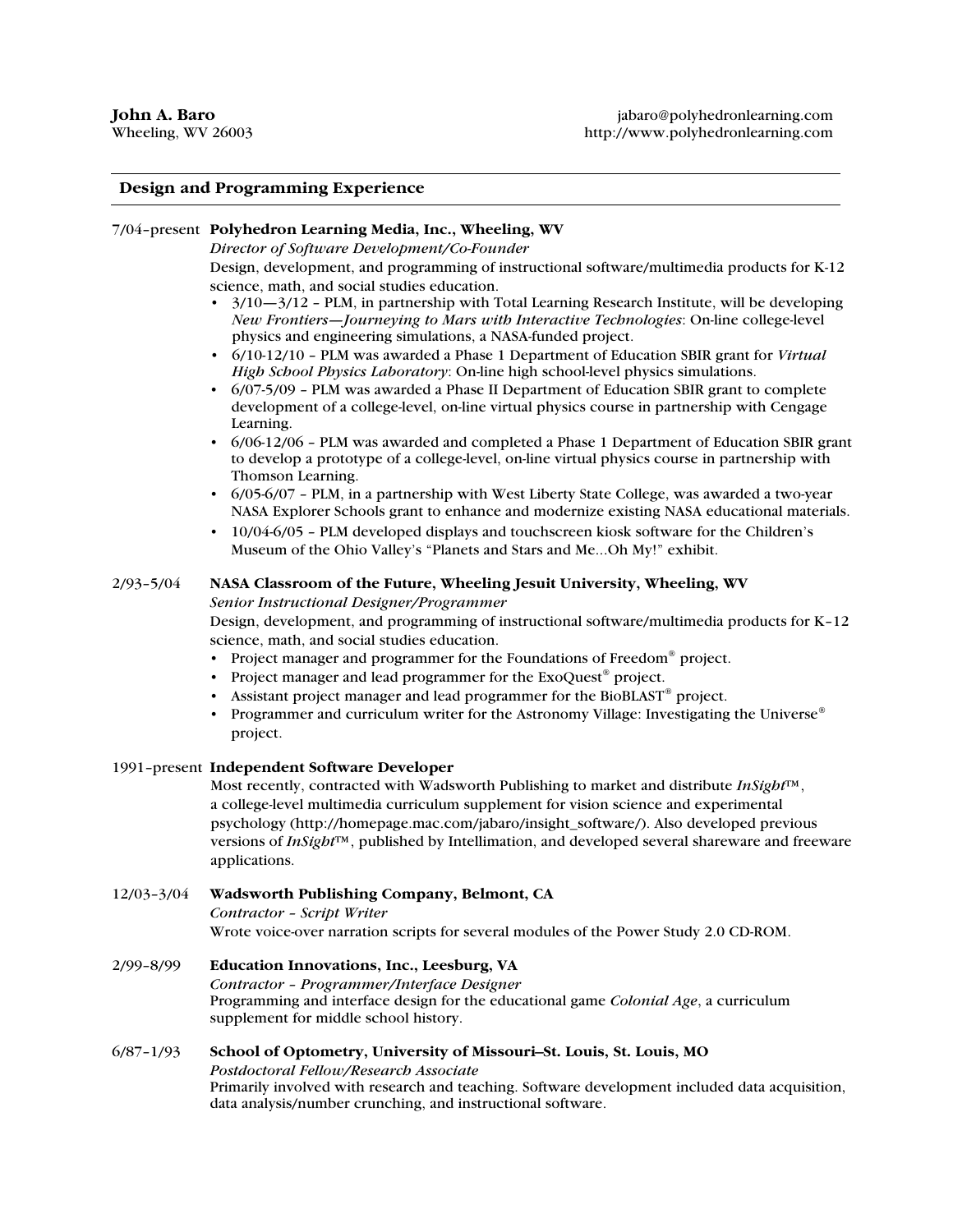| 7/90          | Department of Psychology, Dartmouth College, Hanover, NH<br>Consultant                                                                                                                                                        |
|---------------|-------------------------------------------------------------------------------------------------------------------------------------------------------------------------------------------------------------------------------|
|               | Software development for Dr. Howard C. Hughes, developing color and animated visual stimulus<br>display software for the Macintosh computer.                                                                                  |
| $9/81 - 5/87$ | Department of Psychology, Washington University, St. Louis, MO<br>Graduate Research Assistant<br>Primarily involved with research and teaching. Software development included data acquisition<br>and instructional software. |
| $9/85 - 5/86$ | Computer Science Department, Washington University, St. Louis, MO<br>Consultant                                                                                                                                               |

Center for Engineering Computing Personal Computer Facility, assistance with undergraduate classes in the facility's IBM PC laboratory.

**Technical Skills and Tools**

- **• Authoring**—Unity 3D, Director/Lingo/Shockwave/3D/Xtras, Javascript, SuperCard, MetaCard, HyperTalk/XCMDs
- **• Programming**—Xcode (Apple/Carbon), CodeWarrior, C, Pascal
- **• Nonlinear Digital Video**—Final Cut Pro, Premiere, Media 100, QuickTime, DVD Studio Pro, iDVD, Cleaner
- **• 3D Modeling and Animation**—Unity 3D, Shockwave 3D, Cinema 4D, Strata Studio Pro, Bryce, Softimage
- **• Other**—Dreamweaver, Photoshop, ImageReady, QTVR, script writing, content writing, editorial, technical documentation, multimedia CD and DVD, video DVD
- **• Platforms**—iPad/iPhone/iPod, Macintosh OS X and OS 9, Windows

# **Teaching and Consulting Experience**

| $1/98 - 12/98$ | Department of Psychology, Wheeling Jesuit University, Wheeling, WV, 26003<br><i>Instructor</i>                                                                                                                    |
|----------------|-------------------------------------------------------------------------------------------------------------------------------------------------------------------------------------------------------------------|
|                | Class: Sensation and Perception.                                                                                                                                                                                  |
| 7/90-12/92     | Computer Science Department, Washington University, St. Louis, MO 63130<br>Consultant                                                                                                                             |
|                | Design and analysis of psychophysical experiments that assess the effects of various compression<br>algorithms on the quality of video images transmitted across a computer network (the Fast<br>Packet Project). |
| $8/90 - 9/90$  | MarketVision, 3663 Lindell Boulevard, St. Louis, MO 63108<br>Consultant                                                                                                                                           |
|                | Design of a visual acuity test for the company's line of optometric testing and diagnostic<br>products.                                                                                                           |
| $9/87 - 5/88$  | School of Optometry, University of Missouri–St. Louis, St. Louis, MO 63121<br>Laboratory Instructor                                                                                                               |
|                | Classes: Monocular Sensory Processes Laboratory, Binocular Vision Laboratory.                                                                                                                                     |
| $9/83 - 5/87$  | Department of Psychology, Washington University, St. Louis, MO 63130<br>Instructor                                                                                                                                |
|                | Classes: Perception and the Senses, Computer Methods in Psychology, Experimental Psychology.                                                                                                                      |
| $6/84 - 9/85$  | Vatterott and Sullivan Educational Centers, St. Ann, MO 63074<br><i>Instructor</i>                                                                                                                                |
|                | Classes: BASIC Programming, Introduction to Data Processing, Data Processing Systems and<br>Applications.                                                                                                         |
|                |                                                                                                                                                                                                                   |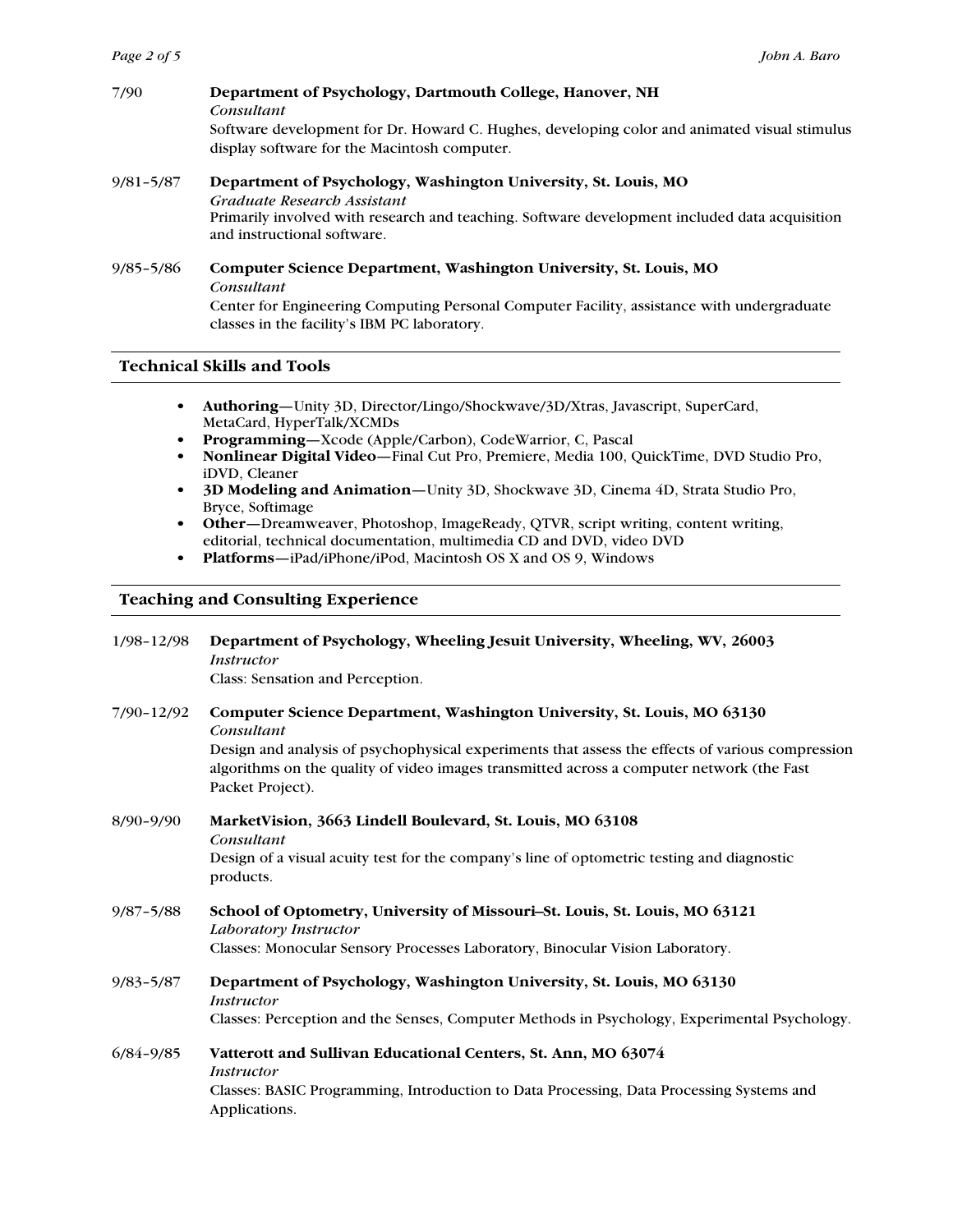### **Education**

Washington University, St. Louis, MO Ph.D., Experimental Psychology

Washington University, St. Louis, MO M.A., Experimental Psychology

Valparaiso University, Valparaiso, IN B.S., Psychology

# **Publications**

*Software and Related Articles & Book Chapters*

- Baro, J.A. & Lehmkuhle, S. (2004). *InSight*™ [computer program]. Pacific Grove, CA: Wadsworth Publishing Company.
- Ruberg, L.F. & Baro, J.A. (2003). Designing graphical, interactive simulations to model scientific problem solving. In S. Naidu (Ed.), *Learning & Teaching With Technology: Principles and Practices* (pp. 43- 54). London: Kogan Page.
- Ruberg, L.F., & Baro, J.A. (1999). BioBLAST: A multimedia learning environment to support student inquiry in the biological sciences. In: W.C. Bozeman (Ed.), *Educational Technology: Best Practices from America's Schools* (2nd Ed.) (pp. 62–71). Larchmont, NY: Eye on Education.
- Baro, J.A. Simple algorithms for creating random–element stereograms on the Macintosh. (1996). *Behavior Research Methods, Instruments, and Computers*, *28*, 611–621.
- Baro, J.A. & Lehmkuhle, S. (1993). Design and pedagogical issues in the development of the InSight series of instructional software. *Journal of Optometric Education*, *18*(4), 107–110.
- Baro, J.A. & Baro, A.N. (1993). *DinoBlocks™* [computer program]. Santa Barbara, CA: Intellimation.
- Baro, J.A., Lehmkuhle, S. & Sesma, M.A. (1992). A comment from the authors of InSight [a response to the review of InSight by P. Thompson]. *Psychology Software News*, *3*, 55.
- Baro, J.A. & Lehmkuhle, S. (1992). *InSight 2– InColor* [computer program]. Santa Barbara, CA: Intellimation.
- Baro, J.A. & Hughes, H.C. (1991). The display and animation of full–color images in real time on the Macintosh computer. *Behavior Research Methods, Instruments, and Computers*, *23*, 537–545.
- Baro, J.A., Lehmkuhle, S. & Sesma, M.A. (1991). InSight: A series of interactive experiments and demonstrations in vision science for the Macintosh computer. *Journal of Optometric Education*, *16*(3), 82–87.
- Baro, J.A., Lehmkuhle, S. & Sesma, M.A. (1991). *InSight™* [computer program]. Santa Barbara, CA: Intellimation.
- Baro, J.A. & Lehmkuhle, S. (1988). A software system for recording and analyzing transient evoked potential data with an Apple II computer. *Behavior Research Methods, Instruments, and Computers*, *20*, 515– 516.

#### *Scientific Articles and Book Chapters*

- Peck, C.K., & Baro, J.A. (1997). Discharge patterns of neurons in the rostral superior colliculus of cat: activity related to fixation of visual and auditory targets. *Experimental Brain Research, 113*, 291-302.
- Fuhrmann, D.R., Baro, J.A. & Cox, J. (1995). Experimental evaluation of psychophysical distortion metrics for JPEG–encoded images. *Journal of Electronic Imaging*, *4*, 397–406.
- Baro, J.A., Garzia, R.P. & Lehmkuhle, S. (1995). Visual evoked potentials in reading disability. In R.P. Garzia (Ed.), *Vision and Reading* (pp. 193–206). Dubuque, IA: Carlisle.
- Peck, C.K., Baro, J.A. & Warder, S.M. (1995). Effects of eye position on saccadic eye movements and on the neuronal responses to auditory and visual stimuli in cat superior colliculus. *Experimental Brain Research*, *103*, 227–242.
- Baro, J.A., Hughes, H.C. & Peck, C.K. (1995). Express saccades in cat: Effects of task and target modality. *Experimental Brain Research*, *103*, 209–217.
- Lehmkuhle, S., Garzia, R.P., Turner, L., Hash, T. & Baro, J. A. (1993). A defective visual pathway in reading disabled children. *New England Journal of Medicine*, *328*, 989–996.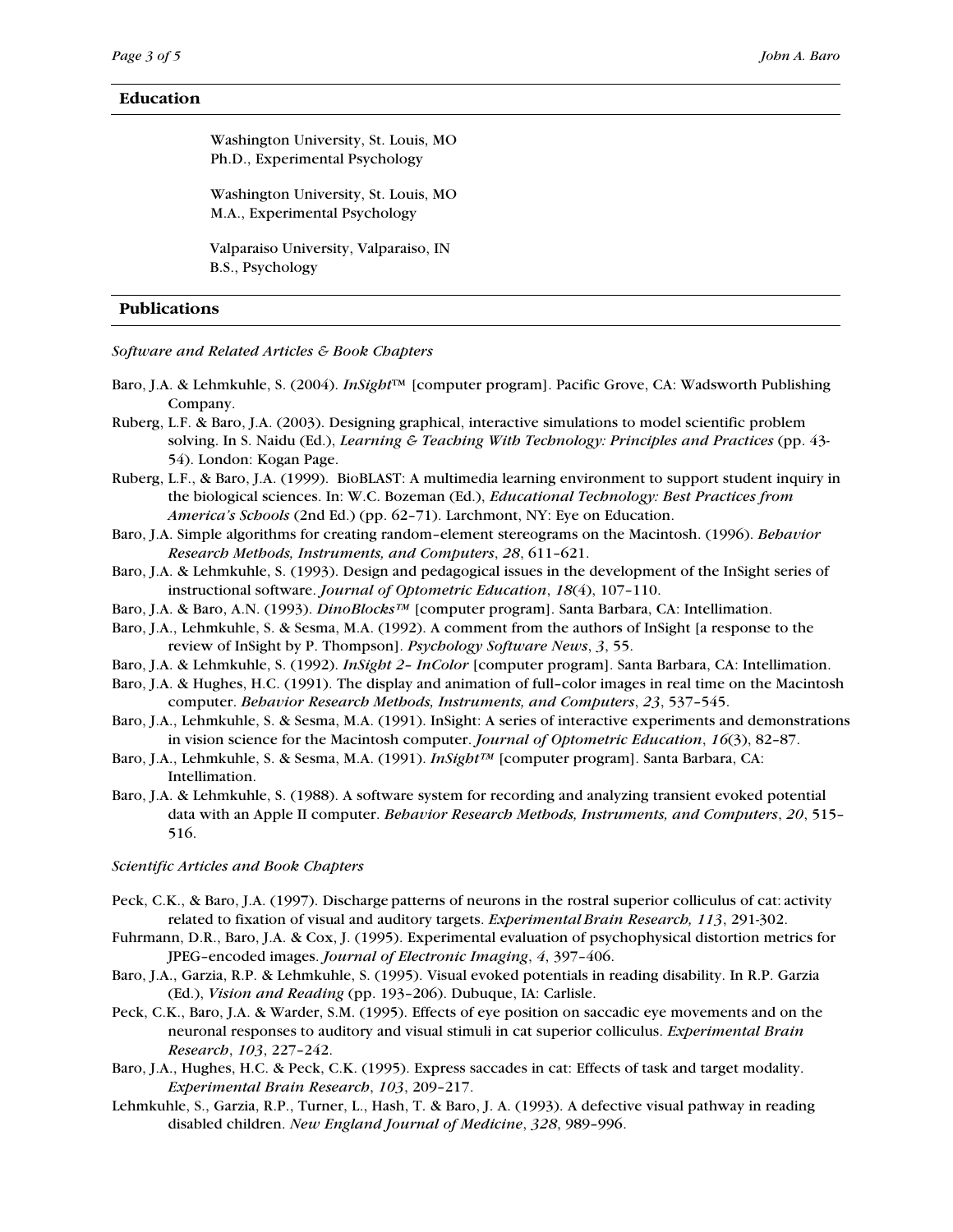- Peck, C.K., Baro, J. A., & Warder, S. M. (1993). Sensory integration in the deep layers of the superior colliculus. In: T. P. Hicks, S. Molotchnikoff, & T. Ono (Eds.) *The Visually Responsive Neuron: From Basic Physiology to Behavior, Progress in Brain Research* (pp. 91–102).
- Baro, J.A., Brzezicki, L., Lehmkuhle, S. & Hughes, H.C. (1992). The perceived duration of gratings. *Perception*, *21*, 161–166.
- Lovegrove, W.J., Lehmkuhle, S., Baro, J.A. & Garzia, R. (1991). The effect of uniform field flicker and blurring on the global precedence effect. *Bulletin of the Psychonomic Society*, *29*, 289–291.
- Baro, J.A. & Lehmkuhle, S. (1990). The effects of a luminance–modulated background on human grating– evoked cortical potentials. *Clinical Vision Science*, *5*, 265–270.
- Baro, J.A., Lehmkuhle, S. & Kratz, K.E. (1990). Electroretinograms and visual evoked potentials in long–term monocularly deprived cats. *Investigative Ophthalmology and Visual Science*, *31*, 1405–1409.
- Baro, J.A. & Lehmkuhle, S. (1989). The effects of a luminance–modulated background on grating–evoked cortical potentials in the cat. *Visual Neuroscience*, *3*, 563–572.
- Baro, J.A. & Levinson, E. (1988). Apparent motion can be perceived between patterns with dissimilar spatial frequencies. *Vision Research*, *28*, 1311–1313.
- Baro, J.A., Lehmkuhle, S. & Applegate, R.A. (1988). Contrast–increment thresholds are related to variability in the apparent contrast function. *Perception & Psychophysics*, *44*, 463–472.

#### *Invited Lectures*

- The InSight series of interactive software for the Macintosh computer: Laboratory exercises in vision science. Presented as part of a symposium, *Goals of the Trade: Enhancing Teaching with Computers*, at the annual meeting of the American Academy of Optometry, Anaheim, CA, December, 1991.
- *Selected Presentations–Education/Instructional Technology*
- Vigil, M.A., Simon, M., Loyd, D., Finstein, J. & Baro, J.A. (2008, July). An online lab experience for physics students. Presented at the *American Association of Physics Teachers* annual conference, Edmonton, AB.
- Smock, R., Finstein, J. & Baro, J.A. (2004, May). Foundations of Freedom DVD demonstration. Presented at the *Association of Centers for the Study of Congress* annual conference, Washington, DC.
- Baro, J.A. & Croft, S. (2002, April). ExoQuest: Astrobiology in high school. Presented at the *Second Astrobiology Science Conference*, NASA Ames Research Center.
- Baro, J.A., Coffield, J.E. & Ruberg, L.F. (1999). An integrated model of an ALS system for use in the high school classroom. Presented at the 29th *International Conference on Environmental Systems*, Denver, CO.
- Ruberg, L.F. & Baro, J.A. (1997, April). Jigsaw teams: Experimental investigations in NASA's controlled life support systems. Presented at the *National Science Teachers Association* annual meeting, New Orleans, LA.
- Baro, J. A. (1997, April). Implementing science education reform: What does it look like in the classroom? Presented at the *National Science Teachers Association* annual meeting, New Orleans, LA.
- Ruberg, L.F. & Baro, J. A. (1996, June). Lunar base simulation: Experimentation, multimedia, and modeling of life processes. Presented at the *National Educational Computing Conference*, Minneapolis, MN.
- Baro, J. A. (1996, March). A demonstration of multimedia instructional materials under development at the NASA Classroom of the Future. Presented at the *National Science Teachers Association* annual meeting, St. Louis, MO.
- Baro, J. A. (1996, January). Astronomy as a thematic approach to teaching physics. Presented at the *American Association of Physics Teachers* annual meeting, Reno, NV.
- Baro, J. A. (1995, November). Multimedia at NASA's Classroom of the Future. Presented at the *Fall School Improvement Conference*, Massillon, OH.
- Baro, J. A. (1995, February). Multimedia at NASA's Classroom of the Future. Presented at the *Math, Science, and Technology Tools for Changing Schools Conference*, Chicago, IL.
- Blurton, C. & Baro, J. A. (1993, November). Visualization and image processing in elementary education. Presented at the *Image Processing in the Classroom Workshop*, San Juan Capistrano, CA.

#### *Presentations–Science*

Peck, C.K., Warder, S.M., Morris, D.A. & Baro, J.A. (1993). Enlargement of visual receptive fields in cat superior colliculus by saccades. *Society for Neuroscience Abstracts, 19*, 857.